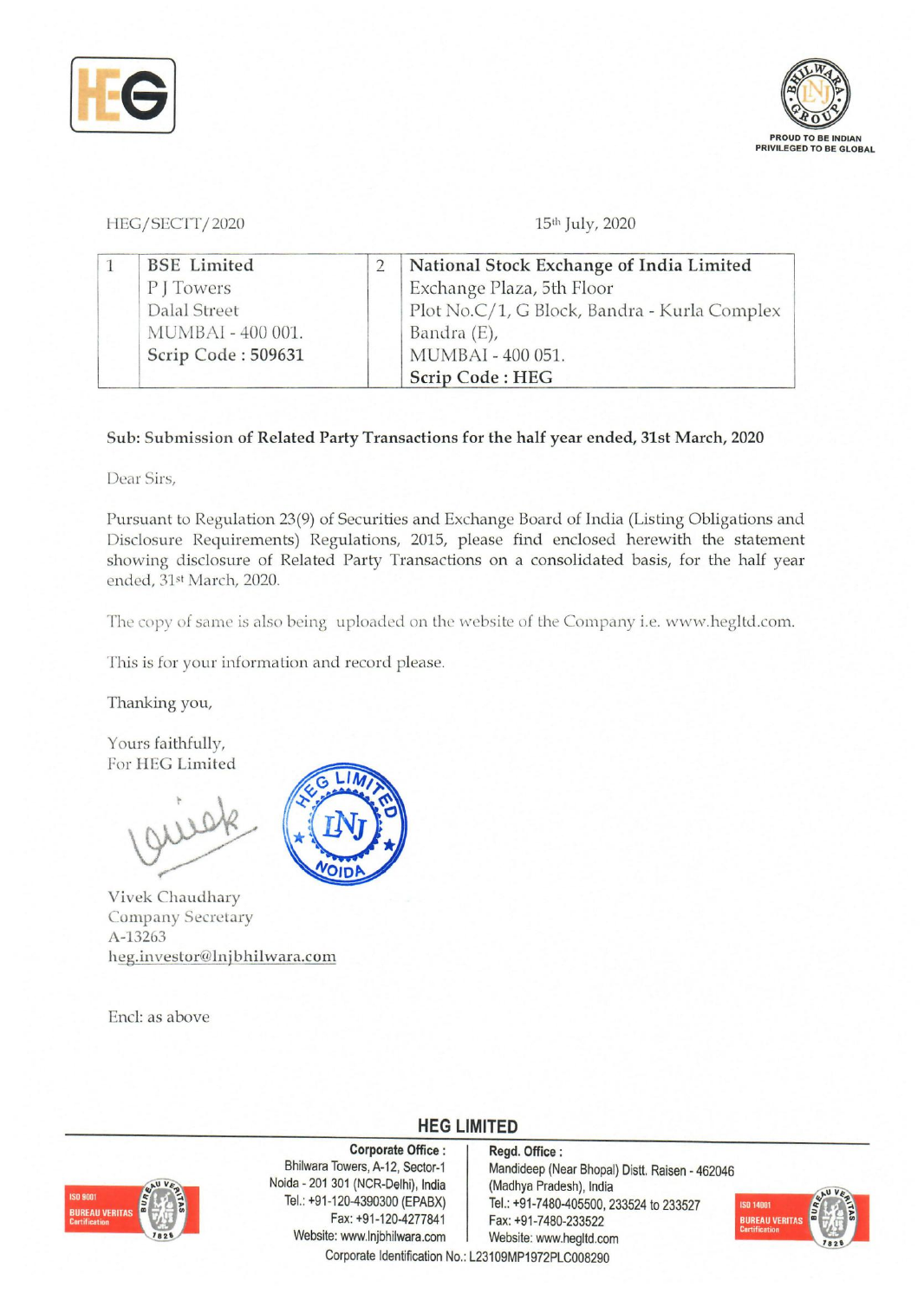|    |                                                                                                         | <b>HEG LIMITED</b>                                                                                               |  |
|----|---------------------------------------------------------------------------------------------------------|------------------------------------------------------------------------------------------------------------------|--|
|    |                                                                                                         | Related Party Disclosures as per the requirement of SEBI (LODR) Regulation 2019 on consolidated basis            |  |
|    |                                                                                                         | LIST OF RELATED PARTY AS PER IND AS 24 & REGULATION 23 OF SEBI (LISTING OBLIGATIONS AND DISCLOSURE REQUIREMENTS) |  |
|    |                                                                                                         | REGULATIONS, 2015 - HALF YEAR ENDED MARCH 31, 2020                                                               |  |
|    | S. No. Relationship                                                                                     | <b>Name of Related Party</b>                                                                                     |  |
| A) | Associates                                                                                              | (i) Bhilwara Energy Limited                                                                                      |  |
|    |                                                                                                         | (ii) Bhilwara Infotechnology Ltd                                                                                 |  |
|    |                                                                                                         | Shri L.N. Jhunjhunwala                                                                                           |  |
|    |                                                                                                         | Smt Mani Devi Jhunjhunwala                                                                                       |  |
|    | Individuals owning directly or indirectly, an interest in                                               | Shri Ravi Jhunjhunwala<br>Shri Riju Jhunjhunwala                                                                 |  |
| B) | the voting power of the reporting enterprise that                                                       | Shri Rishabh Jhunjhunwala                                                                                        |  |
|    | gives them control or significant influence over the                                                    | Smt Rita Jhunjhunwala                                                                                            |  |
|    | enterprise, and relatives of any such individual.                                                       | Shri Nivedan Churiwal                                                                                            |  |
|    |                                                                                                         | Smt Shubha Churiwal                                                                                              |  |
|    |                                                                                                         | Smt Sudha Churiwal                                                                                               |  |
|    |                                                                                                         | Shri Ravi Jhunjhunwala-CMD & CEO                                                                                 |  |
|    |                                                                                                         | Shri Riju Jhunjhunwala-Non-Executive Director                                                                    |  |
|    |                                                                                                         | Shri Shekhar Agarwal                                                                                             |  |
|    |                                                                                                         | Shri Dharmendar Nath Davar (Resigned from directorship w.e.f. 24th July,                                         |  |
|    |                                                                                                         | 2019)                                                                                                            |  |
|    |                                                                                                         | Shri Satyendra Nath Bhattacharya (Resigned from directorship w.e.f. 23rd<br>December, 2019)                      |  |
|    |                                                                                                         | Shri Satish Chand Mehta                                                                                          |  |
|    |                                                                                                         | Dr. Kamal Gupta                                                                                                  |  |
| C  | Key Management Personnel                                                                                | Dr. Om Parkash Bahl                                                                                              |  |
|    |                                                                                                         | Smt. Vinita Singhania                                                                                            |  |
|    |                                                                                                         | Smt. Ramni Nirula                                                                                                |  |
|    |                                                                                                         | Shri Jayant Davar (Appointed as a director w.e.f. 14th August, 2019)                                             |  |
|    |                                                                                                         |                                                                                                                  |  |
|    |                                                                                                         | Shri Vivek Chaudhary-Company Secretary                                                                           |  |
|    |                                                                                                         | Shri Manish Gulati, Executive Director (w.e.f. 1st March, 2020)                                                  |  |
|    |                                                                                                         | Shri Manish Gulati, Chief Operating Officer & Chief Marketing Officer (till 29th                                 |  |
|    |                                                                                                         | February, 2020)                                                                                                  |  |
|    |                                                                                                         | Shri Gulshan Kumar Sakhuja - Chief Financial Officer<br>Shri L.N. Jhunjhunwala                                   |  |
|    |                                                                                                         | Smt Mani Devi Jhunjhunwala                                                                                       |  |
|    | D) Relatives of Key Management Personnel                                                                | Shri Rishabh Jhunjhunwala                                                                                        |  |
|    |                                                                                                         | Smt Rita Jhunjhunwala                                                                                            |  |
|    |                                                                                                         | (a) Hindustan Electro Graphite's Staff Gratuity Fund Trust                                                       |  |
| E) | <b>Trust Under Common Control</b>                                                                       | (b) Hindustan Electro Graphite's Ltd Senior Executive Superannuation Fund                                        |  |
|    |                                                                                                         | Trust                                                                                                            |  |
|    |                                                                                                         | <b>RSWM Ltd</b>                                                                                                  |  |
|    |                                                                                                         | Malana Power Company Ltd                                                                                         |  |
|    |                                                                                                         | Giltedged Industrial Securities Ltd                                                                              |  |
|    |                                                                                                         | Purvi Vanijya Niyojan Ltd<br>Shashi Commercial Co Ltd                                                            |  |
|    |                                                                                                         | <b>BSL Ltd</b>                                                                                                   |  |
|    |                                                                                                         | AD Hydro Power Ltd                                                                                               |  |
|    |                                                                                                         | Maral Overseas Ltd                                                                                               |  |
|    |                                                                                                         | <b>BMD Pvt Ltd</b>                                                                                               |  |
|    |                                                                                                         | Bharat Investments Growth Limited                                                                                |  |
|    | Enterprises over which any person described in (C) or<br>(D) is able to exercise significant influence. | Deepak Pens & Plastics Pvt Limited                                                                               |  |
| F) |                                                                                                         | India Texfab Marketing Limited                                                                                   |  |
|    |                                                                                                         | Investors India Limited                                                                                          |  |
|    |                                                                                                         | LNJ Financial Services Limited                                                                                   |  |
|    |                                                                                                         | Nivedan Vanijya Niyojan Limited                                                                                  |  |
|    |                                                                                                         | M.L. Finlease Pvt Limited                                                                                        |  |
|    |                                                                                                         | Sandhu Auto Deposits Limited                                                                                     |  |
|    |                                                                                                         | Raghav Commercial Limited                                                                                        |  |
|    |                                                                                                         | Norbury Investments Limited<br><b>Mekima Corporation</b>                                                         |  |
|    |                                                                                                         | Microlight Investments Limited                                                                                   |  |
|    |                                                                                                         | Ravi Jhunjhunwala - HUF                                                                                          |  |
|    |                                                                                                         |                                                                                                                  |  |